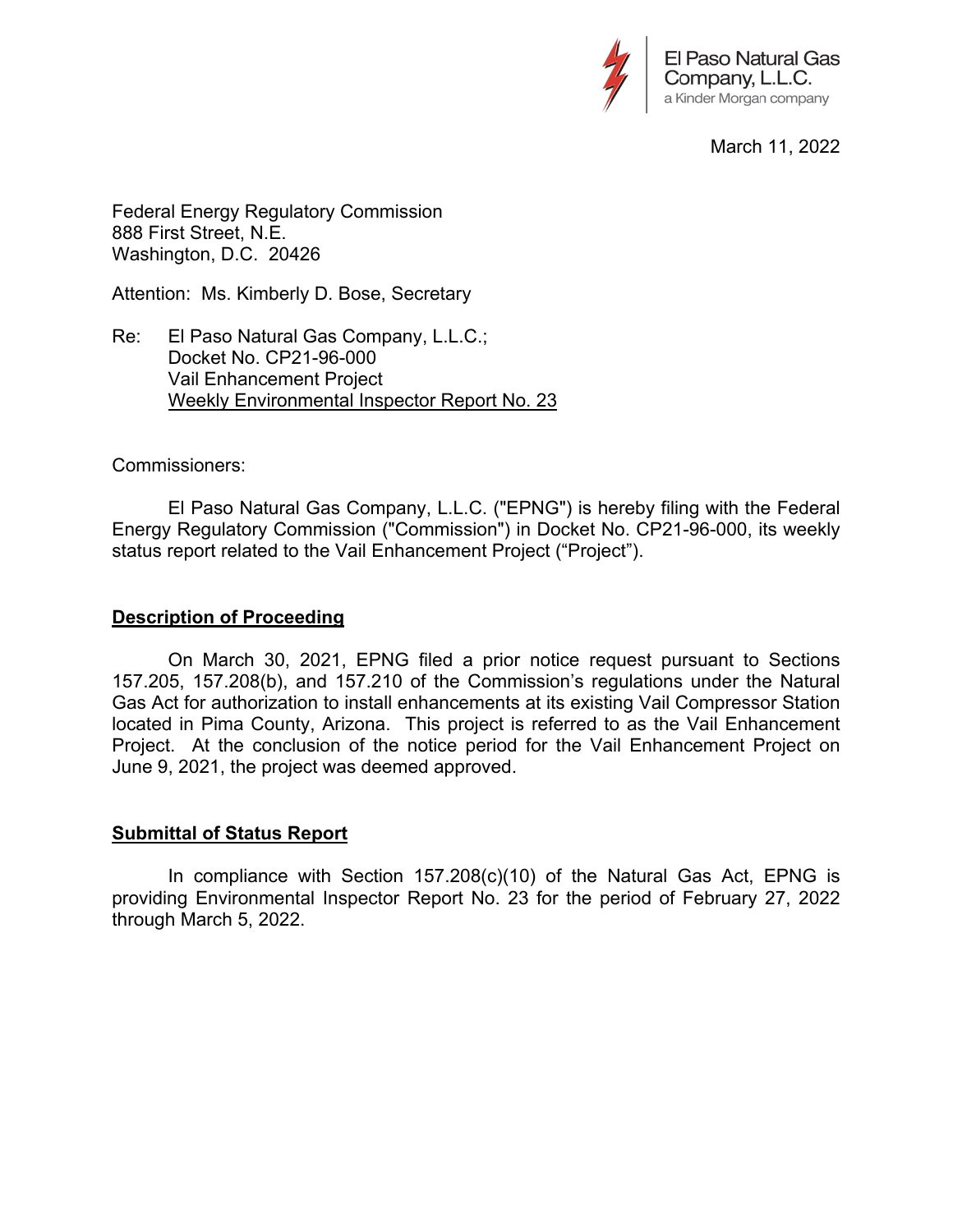# **Filing Information**

 EPNG is e-Filing this letter and report with the Commission's Secretary in accordance with the Commission's Order No. 703, *Filing Via the Internet*, guidelines issued on November 15, 2007 in Docket No. RM07-16-000.

Respectfully submitted,

EL PASO NATURAL GAS COMPANY, L.L.C.

By\_\_\_\_\_\_\_\_\_\_\_/s/\_\_\_\_\_\_\_\_\_\_\_\_\_\_

Francisco Tarin Director, Regulatory

**Enclosures**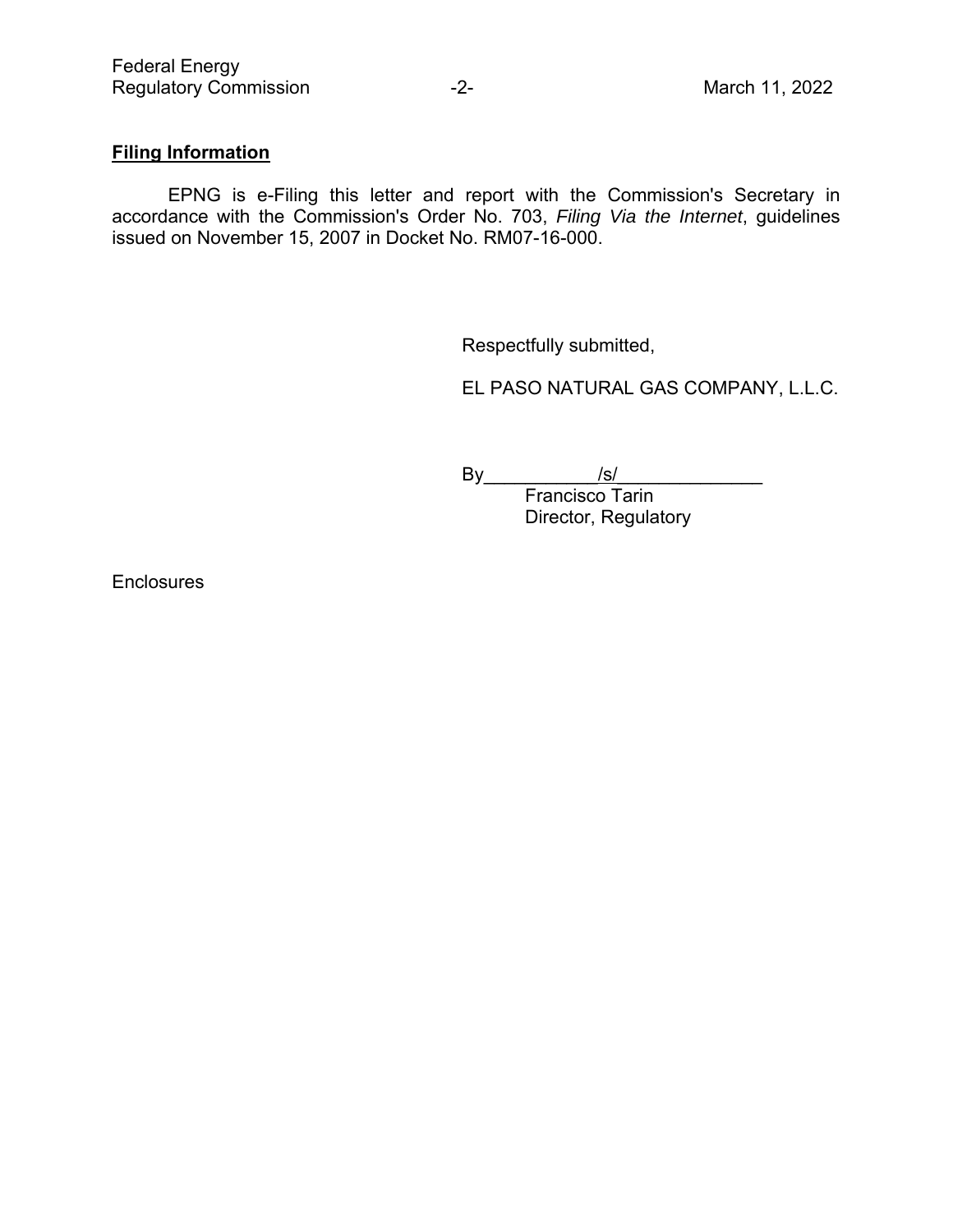## **Certificate of Service**

 I hereby certify that I have this day caused a copy of the foregoing documents to be served upon each person designated on the official service list compiled by the Commission's Secretary in this proceeding in accordance with the requirements of Section 385.2010 of the Federal Energy Regulatory Commission's Rules of Practice and Procedure.

Dated at Colorado Springs, Colorado as of this 11<sup>th</sup> day of March 2022.

/s/

Francisco Tarin

Two North Nevada Avenue Colorado Springs, Colorado 80903 (719) 667-7517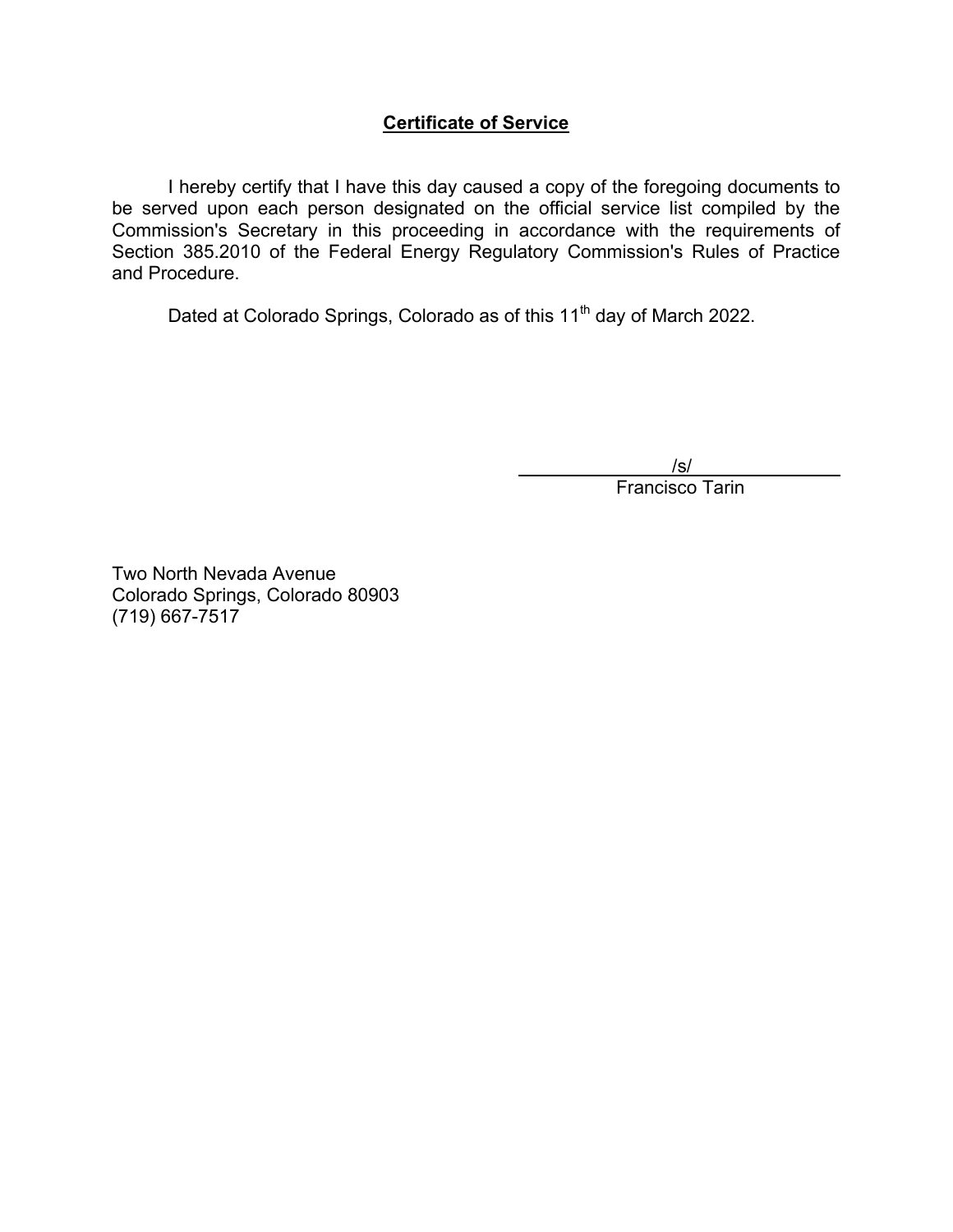| EPNG's Weekly Environmental Inspection Report No. 23                                                                                                                                                                              |                                                                                                          |                                                                                                                                                                                            |                 |  |
|-----------------------------------------------------------------------------------------------------------------------------------------------------------------------------------------------------------------------------------|----------------------------------------------------------------------------------------------------------|--------------------------------------------------------------------------------------------------------------------------------------------------------------------------------------------|-----------------|--|
| Docket No. CP21-93-000                                                                                                                                                                                                            |                                                                                                          |                                                                                                                                                                                            |                 |  |
| <b>Project Name:</b>                                                                                                                                                                                                              |                                                                                                          | <b>Vail Enhancement Project</b>                                                                                                                                                            |                 |  |
| County/State:                                                                                                                                                                                                                     |                                                                                                          | Pima County, Arizona                                                                                                                                                                       | Date: 3/11/2022 |  |
| <b>Reporting Period:</b>                                                                                                                                                                                                          |                                                                                                          | $2/27/2022 - 3/5/2022$                                                                                                                                                                     |                 |  |
| Environmental                                                                                                                                                                                                                     |                                                                                                          | John Durham, Environmental Inspector.                                                                                                                                                      |                 |  |
| Inspection:                                                                                                                                                                                                                       |                                                                                                          |                                                                                                                                                                                            |                 |  |
| SUMMARY OF CONSTRUCTION ACTIVITY FOR INSPECTION PERIOD:<br>1.                                                                                                                                                                     |                                                                                                          |                                                                                                                                                                                            |                 |  |
| Completed installation of minor power gas reroute and completed pressure test.<br>$\bullet$                                                                                                                                       |                                                                                                          |                                                                                                                                                                                            |                 |  |
| Completed spreading gravel within station yard<br>$\bullet$                                                                                                                                                                       |                                                                                                          |                                                                                                                                                                                            |                 |  |
| Completed installing fence posts and fencing around the transformer pad<br>$\bullet$<br>$\bullet$                                                                                                                                 |                                                                                                          |                                                                                                                                                                                            |                 |  |
|                                                                                                                                                                                                                                   | Completed building fan installations<br>Continued site cleanup<br>$\bullet$                              |                                                                                                                                                                                            |                 |  |
|                                                                                                                                                                                                                                   | Completed terminations to unit control panels in the Motor Control Center<br>$\bullet$                   |                                                                                                                                                                                            |                 |  |
|                                                                                                                                                                                                                                   | Completed installing conduit wire pull, instruments, cable, and tubing installation<br>$\bullet$         |                                                                                                                                                                                            |                 |  |
| Completed installation of all catwalks and ladders<br>$\bullet$                                                                                                                                                                   |                                                                                                          |                                                                                                                                                                                            |                 |  |
|                                                                                                                                                                                                                                   | Installed replacement regenerator<br>$\bullet$                                                           |                                                                                                                                                                                            |                 |  |
|                                                                                                                                                                                                                                   |                                                                                                          |                                                                                                                                                                                            |                 |  |
| <b>RELEVANT ENVIRONMENTAL ACTIVITIES:</b><br>2.                                                                                                                                                                                   |                                                                                                          |                                                                                                                                                                                            |                 |  |
| During this reporting period, no additional individuals received environmental training. The total number of<br>individuals trained for the project is one-hundred twenty-eight (128).                                            |                                                                                                          |                                                                                                                                                                                            |                 |  |
| Great horned owls have been spotted in the area. The contractor has begun repairing windows and doors<br>to be able to close and lock in the compressor building to prevent the owls from roosting in the compressor<br>building. |                                                                                                          |                                                                                                                                                                                            |                 |  |
| ENVIRONMENTAL PROBLEMS/ISSUES AND CORRECTIVE ACTIONS TAKEN:<br>3.                                                                                                                                                                 |                                                                                                          |                                                                                                                                                                                            |                 |  |
| No environmental problems/issues and corrective actions this reporting period.                                                                                                                                                    |                                                                                                          |                                                                                                                                                                                            |                 |  |
|                                                                                                                                                                                                                                   |                                                                                                          |                                                                                                                                                                                            |                 |  |
| <b>ENVIRONMENTAL COMPLIANCE ISSUES/RESOLUTIONS:</b><br>4.                                                                                                                                                                         |                                                                                                          |                                                                                                                                                                                            |                 |  |
|                                                                                                                                                                                                                                   |                                                                                                          | No environmental compliance issues or resolutions occurred during this reporting period.                                                                                                   |                 |  |
| 5.                                                                                                                                                                                                                                | <b>ISSUES AND CONCERNS IDENTIFIED BY LANDOWNERS:</b>                                                     |                                                                                                                                                                                            |                 |  |
|                                                                                                                                                                                                                                   | No landowner issues or concerns identified during this reporting period.                                 |                                                                                                                                                                                            |                 |  |
| 6.                                                                                                                                                                                                                                |                                                                                                          | WORK PLANNED FOR THE FOLLOWING REPORTING PERIOD:                                                                                                                                           |                 |  |
|                                                                                                                                                                                                                                   | Sandblasting, coating and painting will be completed. Contractor will complete installation of lightning |                                                                                                                                                                                            |                 |  |
|                                                                                                                                                                                                                                   | commissioning.<br>replacement and begin testing turbines.                                                | protection on the compressor building. The contractor will continue electrical and instrumentation (E&I)<br>The contractor will conduct pre-startup safety review on completed regenerator |                 |  |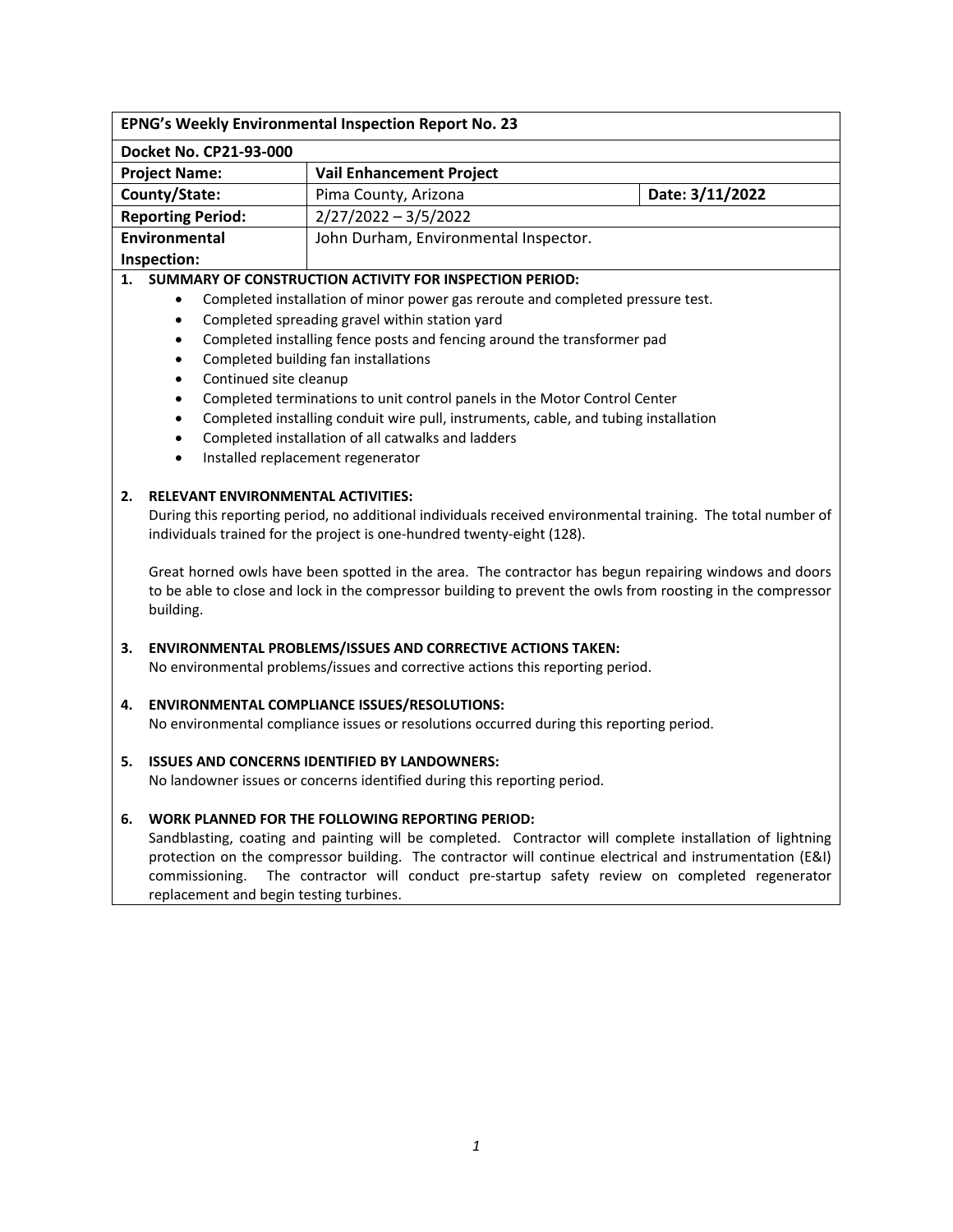#### **V Vail Enhancem ment Project**

**Location: Compressor** B Building **Direction of Photo:** W West **Description: Pipe and** d duct tie‐in on new r regenerator **D Date:** 3‐2‐22



**Location: Compressor** Y Yard **Direction of Photo:** S Southwest **Description:** Gravel in the gas cooler area. **D Date:** 3‐2‐22